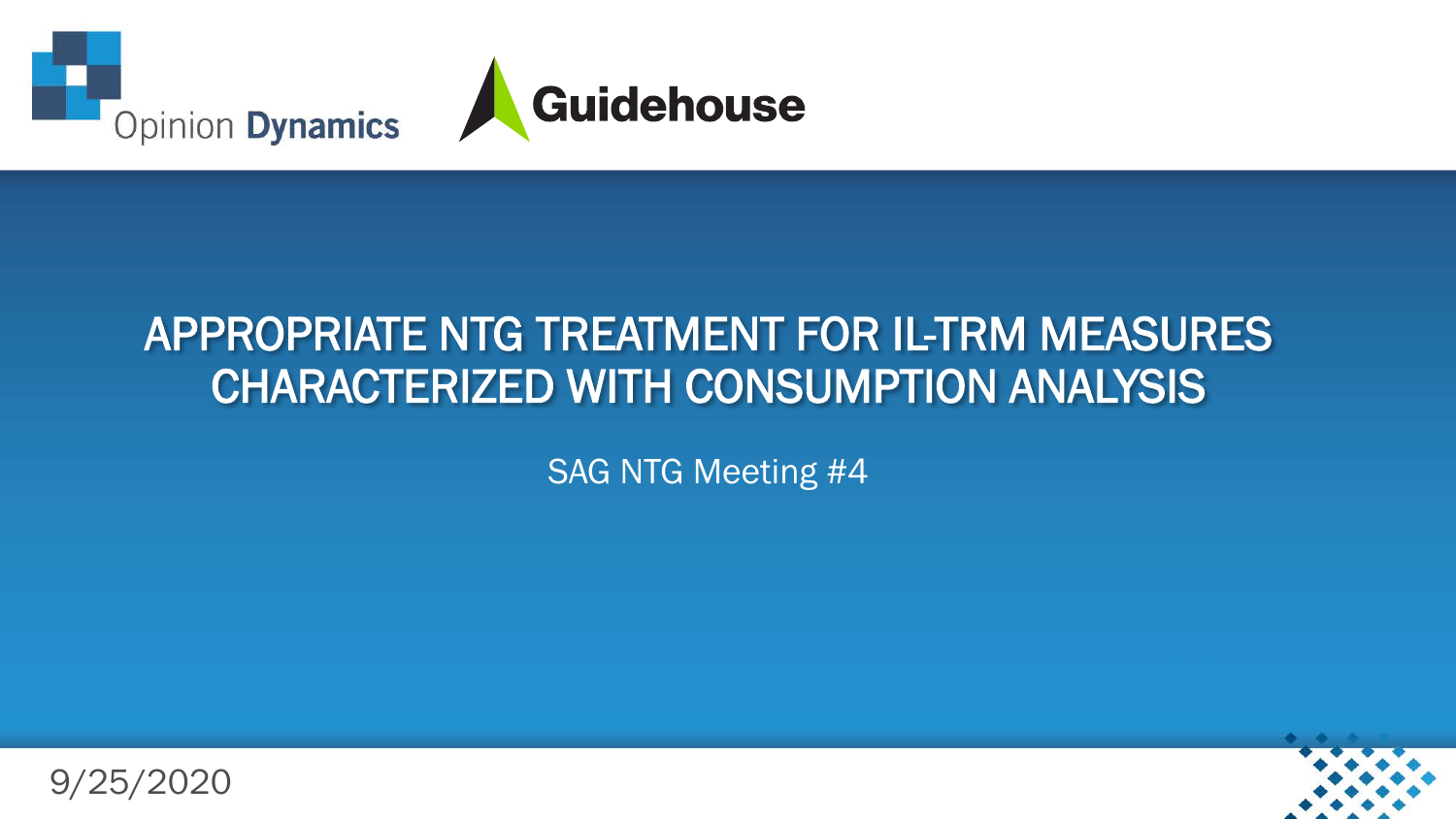

- Residential advanced thermostats
- **Nonresidential thermostats**
- **Air sealing**

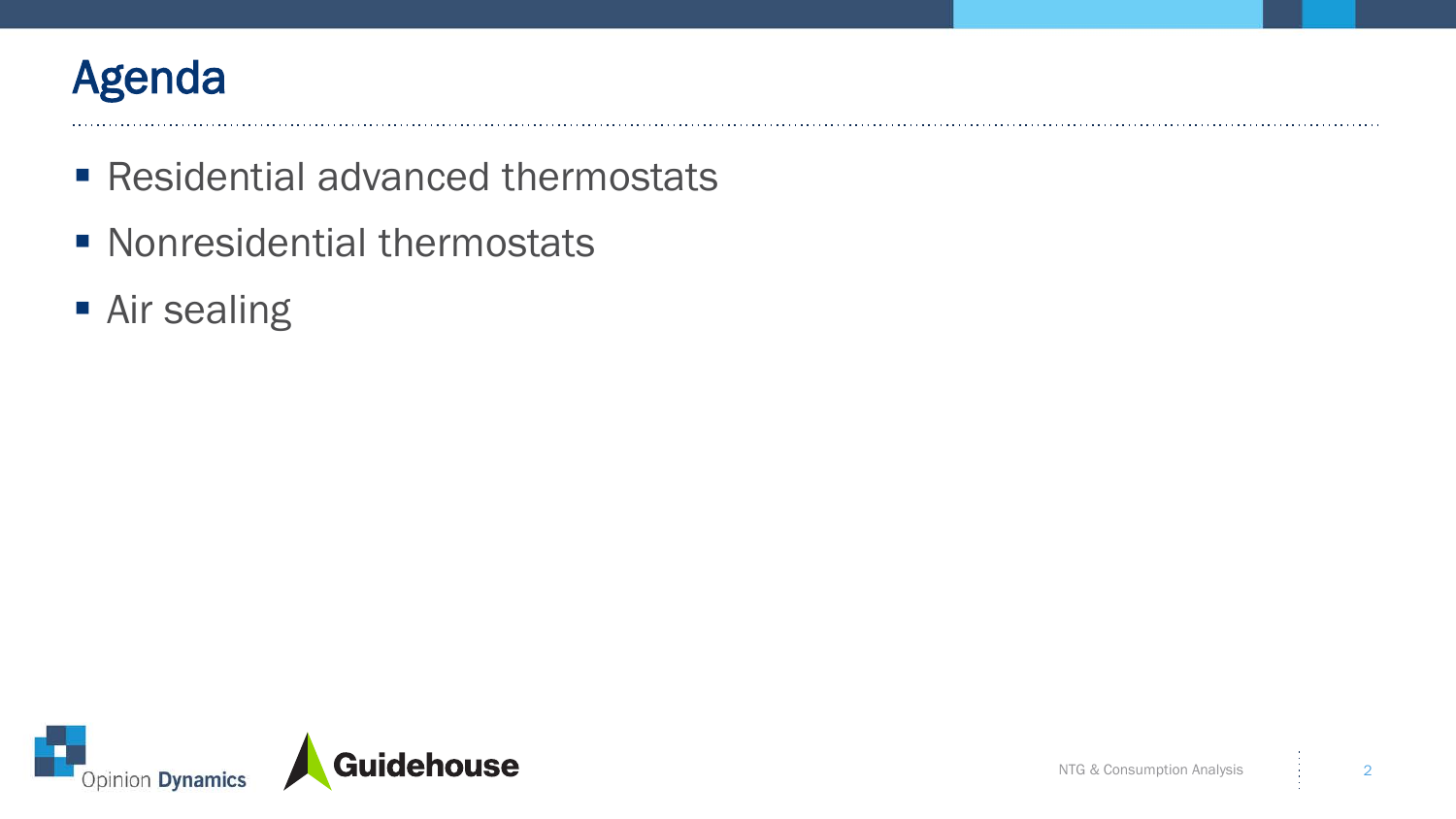# Residential Advanced Thermostats - Cooling

- Cooling savings from residential advanced thermostats are characterized in IL-TRM V9.0 based on the recently completed 2020 Guidehouse study, and use a combination of savings estimates from an econometric study with matching to future participants (90%), as well as an adjusted ENERGY STAR analysis (10%)
	- Per the IL-TRM, the econometric study falls into the "quasi-experimental design matching to future participants" category and is therefore gross with respect to free-ridership
	- The ENERGY STAR analysis is also gross with respect to free-ridership
- **Therefore an adjustment to savings from this measure must be made for free**ridership
- The cooling savings are net with respect to participant spillover, and gross with respect to non-participant spillover

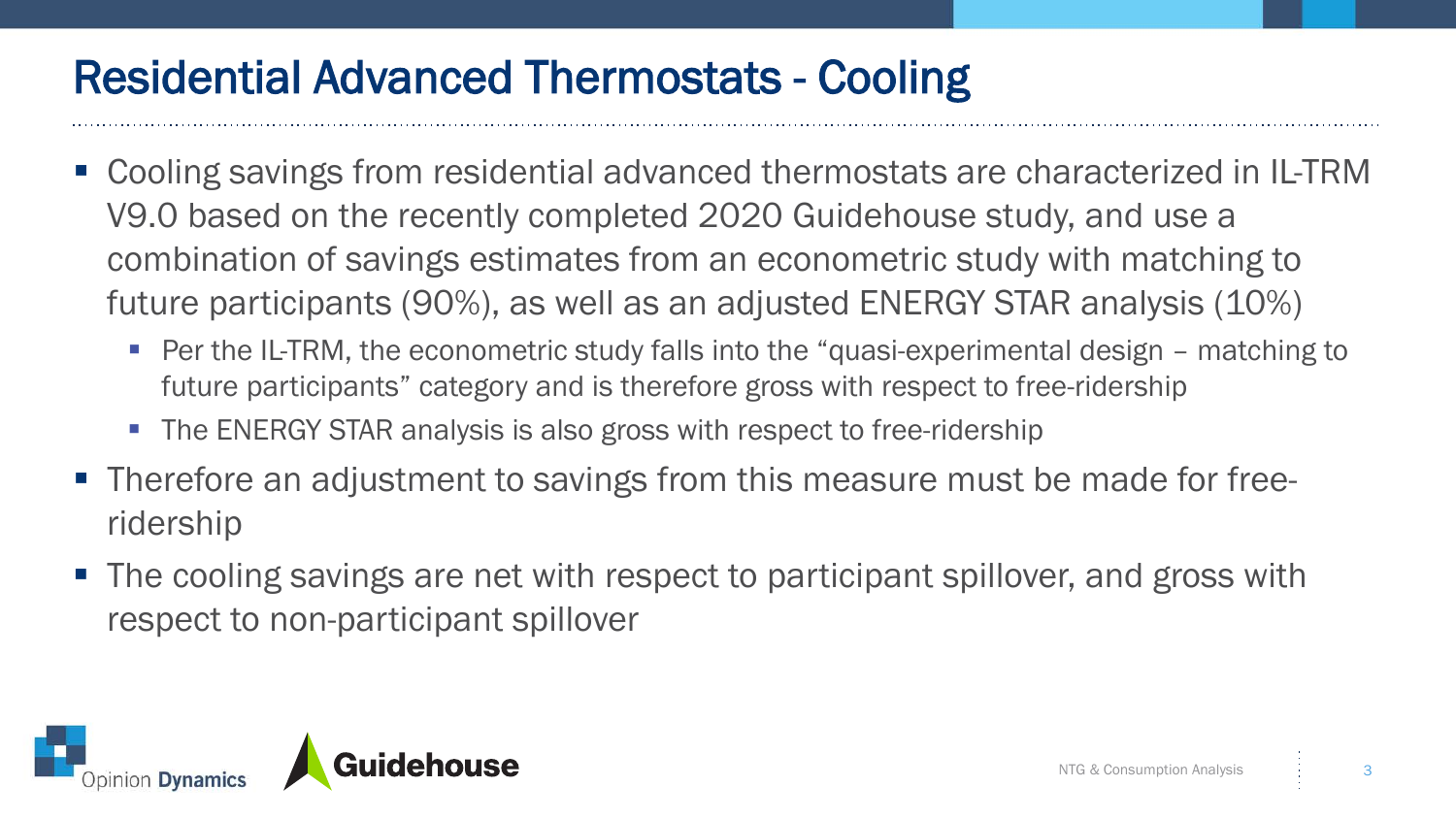### Residential Advanced Thermostats - Heating

- Heating savings (both electric and gas) from residential advanced thermostats are characterized in IL-TRM V9.0 based on a 2015 Navigant study that used consumption analysis with matching to non-participants
	- Per the IL-TRM, the study falls into the "quasi-experimental design matching to nonparticipants" category and is therefore "somewhere in between net and gross" with respect to free-ridership
	- The heating savings are net with respect to participant spillover, and gross with respect to non-participant spillover
- The evaluators have no data-driven basis by which we can determine the degree of free-ridership effects that are captured in this savings estimate, and therefore any adjustments made for free-ridership are rooted in evaluation judgement

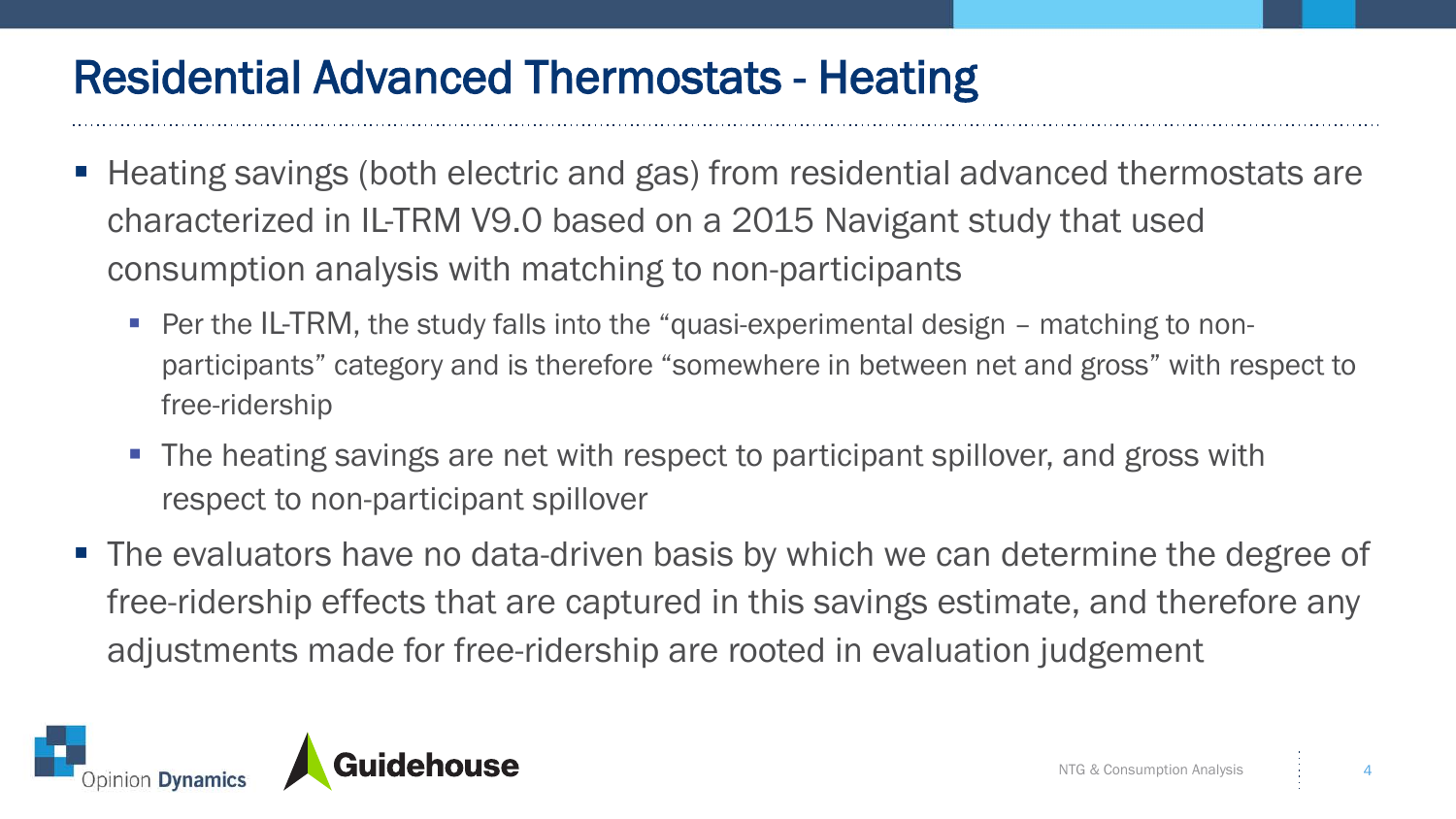#### Residential Advanced Thermostats – NTG Recommendation (Cooling)

- The evaluators do not currently have up-to-date, Illinois-specific net-to-gross research that accurately represents the current utility residential programs rebating advanced thermostats
	- **AIC-specific research was conducted by Opinion Dynamics in 2018 that found FR of 29%, but the** AIC program has changed substantially with respect to the mix of incented products since that point
	- Guidehouse secondary research located a 2017 Ameren Missouri study that found FR of 23%, but this value is not Illinois-specific
- The evaluators recommend the Policy Manual default NTGR of 0.80 be applied to cooling impacts from all residential market-rate advanced thermostats, and that a NTGR of 1.00 be applied to cooling impacts from all advanced thermostats delivered through lowincome programs per general SAG consensus
- The evaluators for ComEd and AIC commit to completing residential advanced thermostat cooling-specific NTG research in 2021 to update this assumption for application in 2022

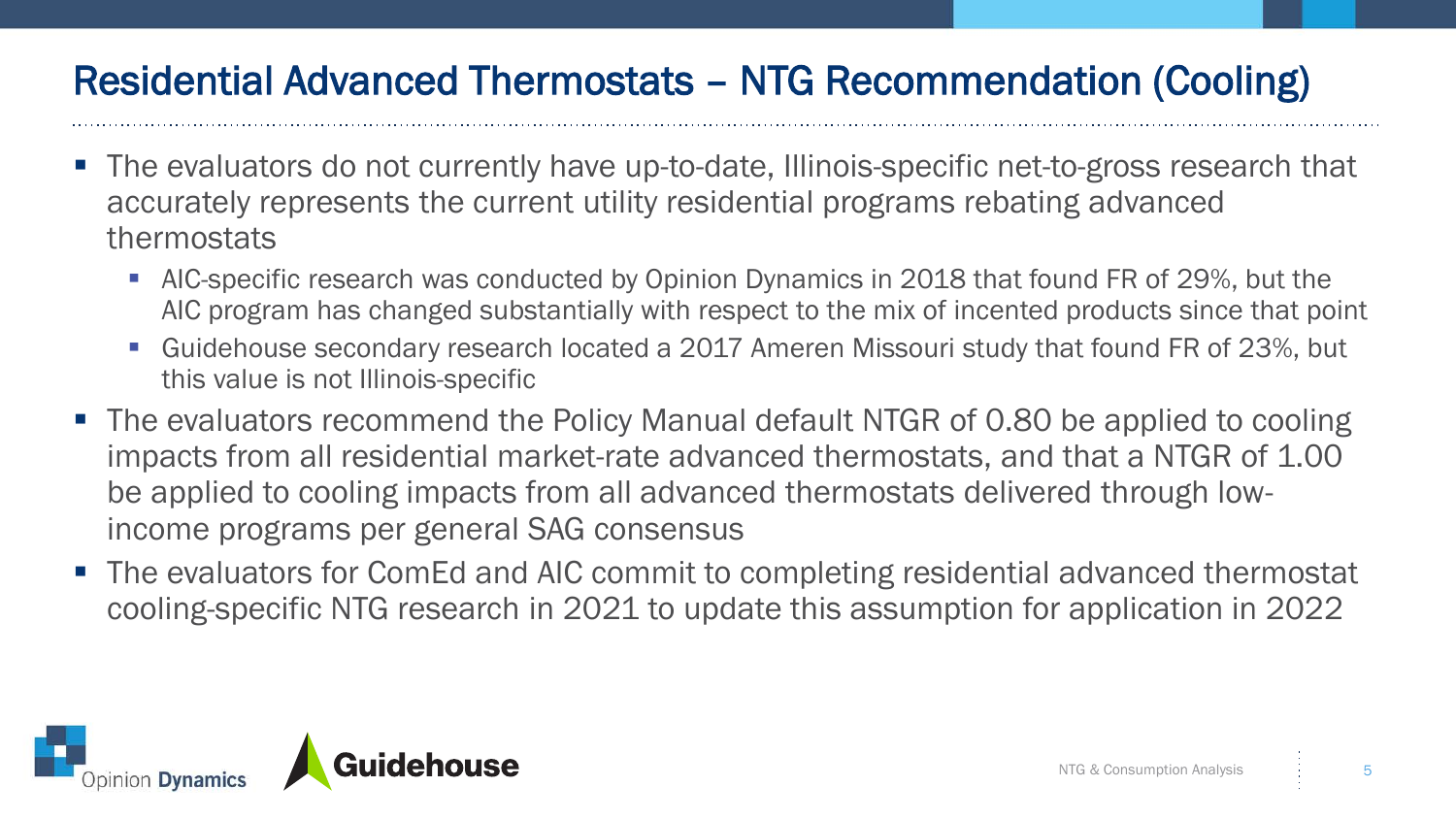#### Residential Advanced Thermostats – NTG Recommendation (Heating)

- The evaluators recommend that a NTGR of 0.90 be applied to heating impacts from all residential market-rate advanced thermostats, and that a NTGR of 1.00 be applied to heating impacts from all advanced thermostats delivered through low-income programs per general SAG consensus
- This recommendation is based in evaluation judgement and attempts to address the concern that the existing heating parameter estimate is "somewhere between net and gross"
- This recommendation should not be interpreted as precedent for future years – the evaluators agree that this issue requires a substantial amount of additional discussion – but should be used as an acceptable compromise for 2021 in lieu of additional research

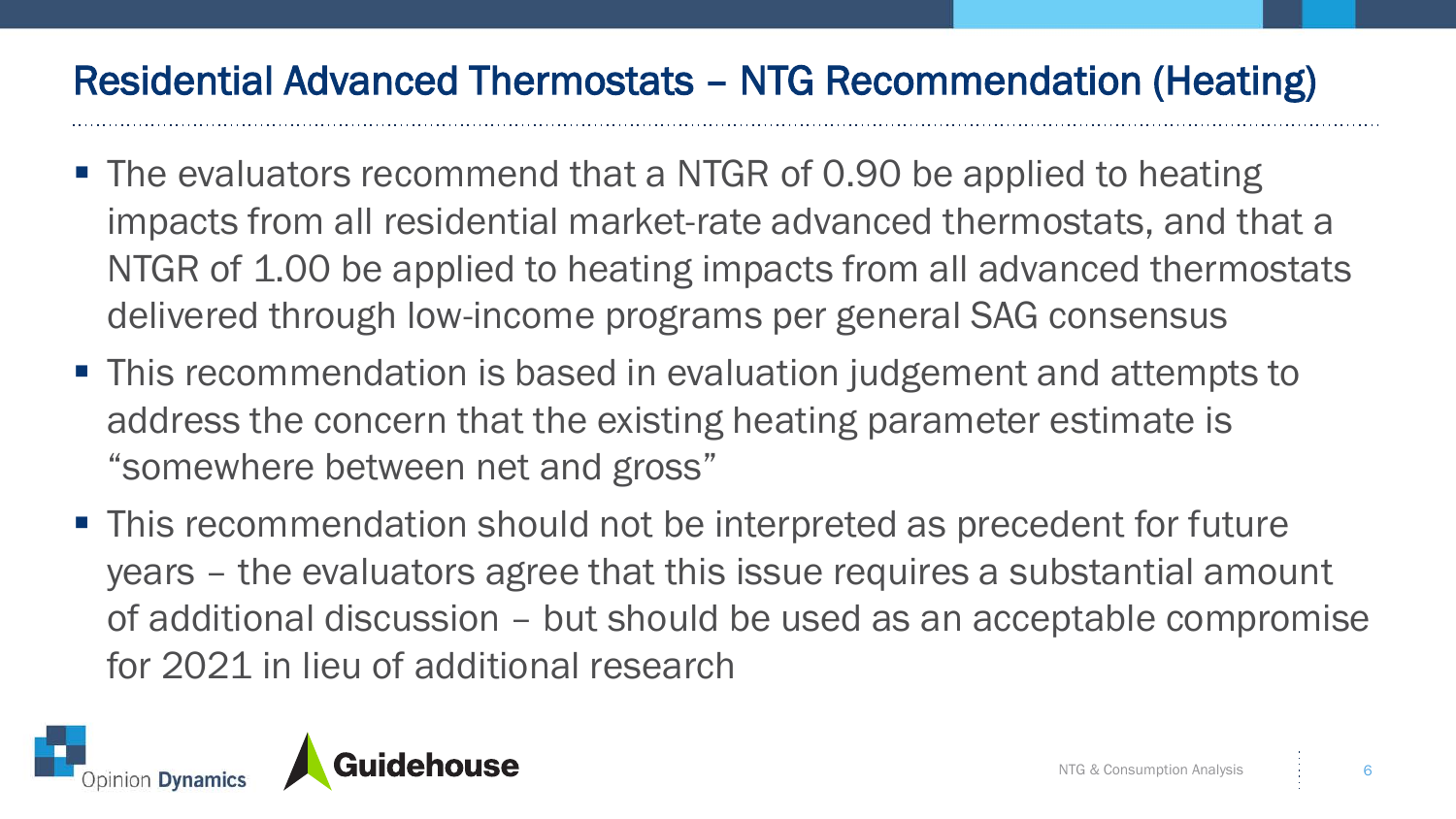#### Nonresidential Thermostats - Cooling

- Cooling savings from nonresidential thermostats (programmable and advanced) [are characterized in IL-TRM V9.0 based on the recently completed 2020](https://ilsag.s3.amazonaws.com/ComEd-2019-Small-Commercial-Tstat-Study_Final_May-2020.pdf)  Guidehouse Small Commercial Thermostat study that used consumption analysis with matching to nonparticipants
	- Per the IL-TRM, the econometric study falls into the "quasi-experimental design matching to non-participants" category and is therefore "somewhere in between net and gross" with respect to free-ridership
	- Savings are net with respect to participant spillover, and gross with respect to nonparticipant spillover
- The evaluators have no data-driven basis by which we can determine the degree of free-ridership effects that are captured in this savings estimate, and therefore any adjustments made for free-ridership are rooted in evaluation judgement

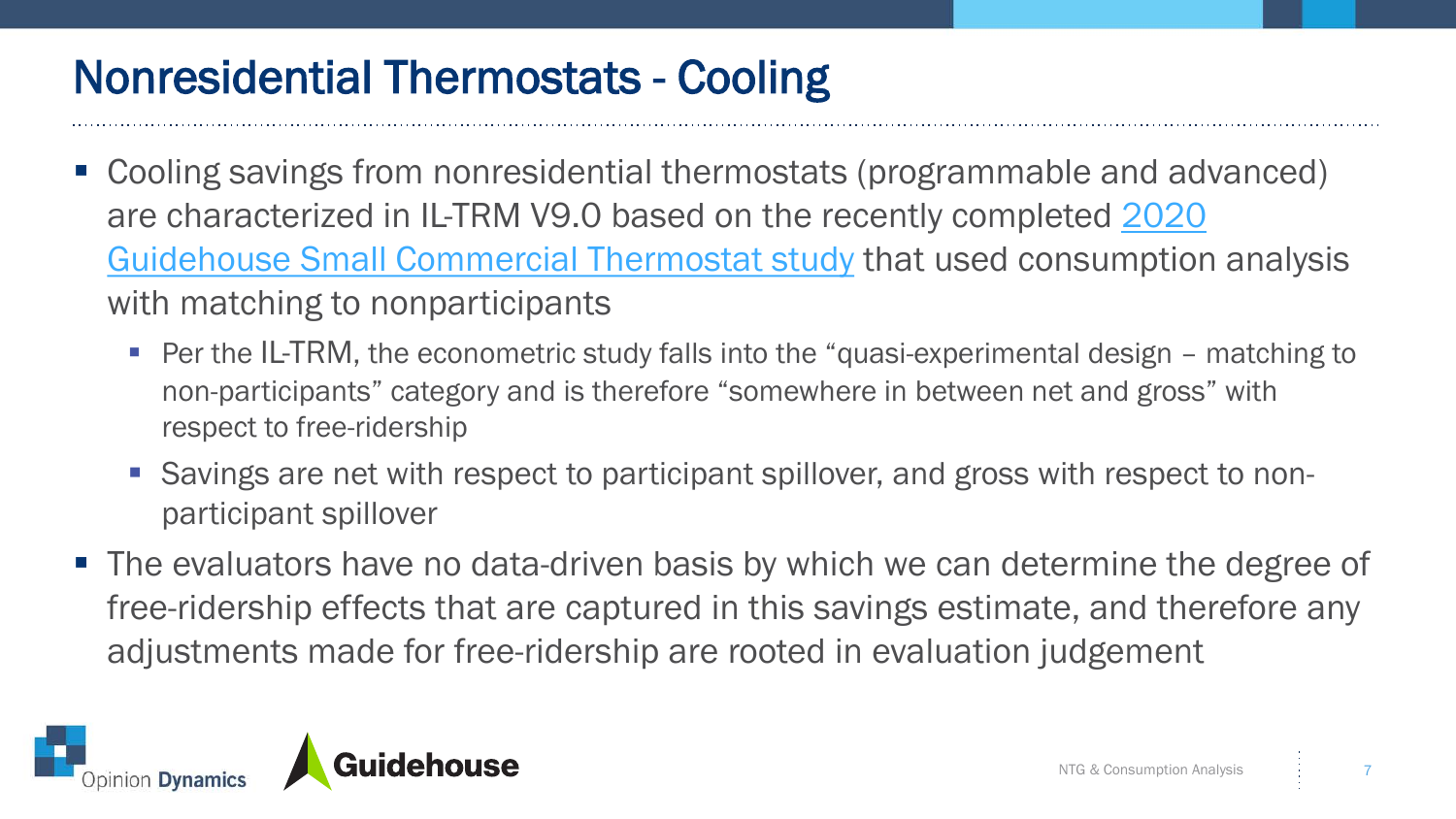### Nonresidential Thermostats - Heating

- Heating savings from nonresidential thermostats (programmable and advanced) are characterized in IL-TRM V9.0 using the same 2015 Navigant study used to characterize residential advanced thermostat heating savings
- This value is used as a proxy because nonresidential-specific thermostat heating research is not available
	- Per the IL-TRM, the econometric study falls into the "quasi-experimental design matching to non-participants" category and is therefore "somewhere in between net and gross" with respect to free-ridership
	- Savings are net with respect to participant spillover, and gross with respect to non-participant spillover
- The evaluators have no data-driven basis by which we can determine the degree of free-ridership effects that are captured in this savings estimate, and therefore any adjustments made for free-ridership are rooted in evaluation judgement

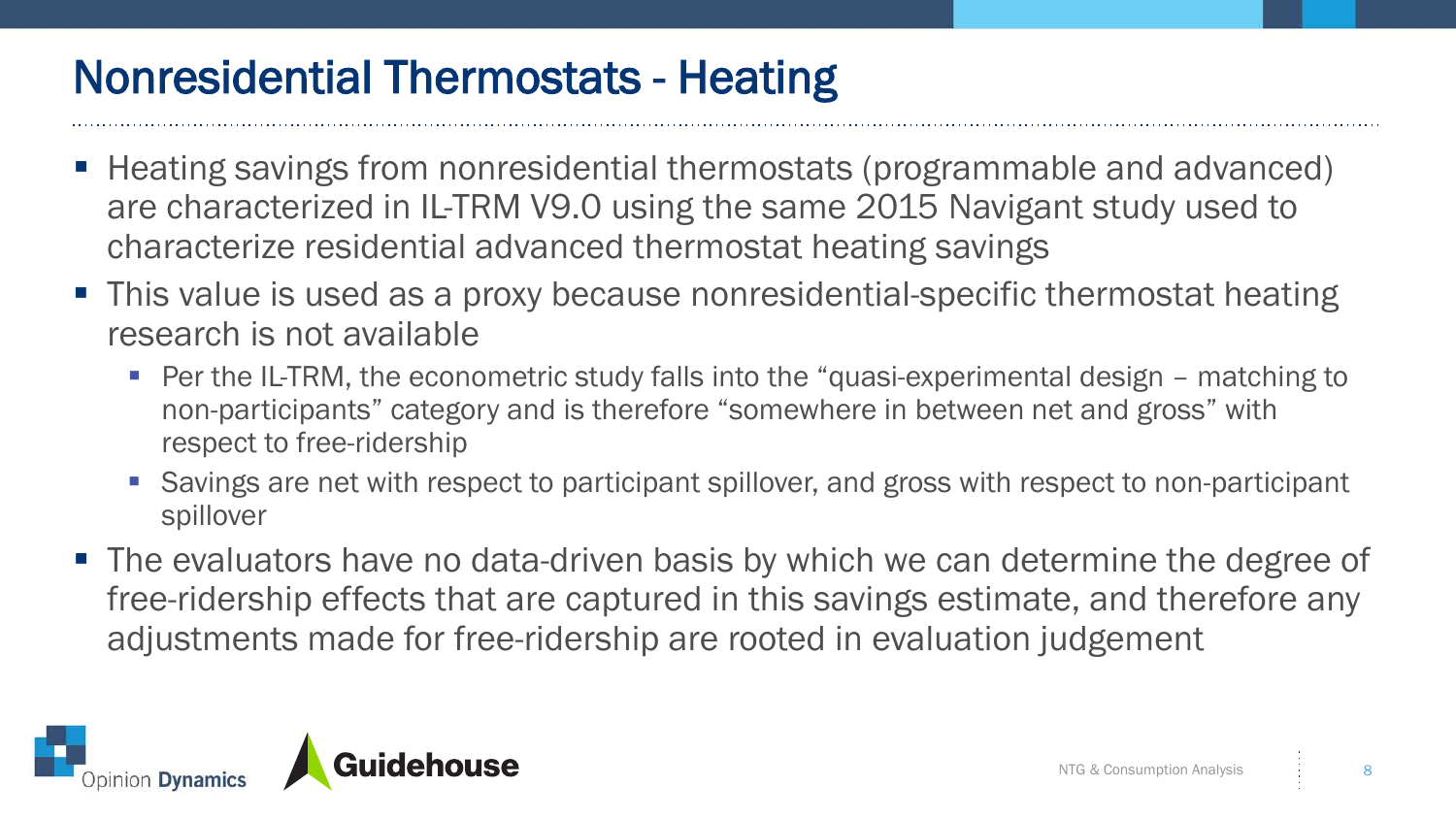#### Nonresidential Thermostats – NTG Recommendation

- While we have up-to-date, Illinois-specific net-to-gross research that accurately represents the current utility programs rebating these measures, we have no data-driven basis by which we can determine the degree of free-ridership effects that are captured in the TRM savings estimates
- One approach to resolve this, presented in our spreadsheets, would be to subtract 50% of our researched program- or measure- level freeridership rates from 1, and add non-participant spillover if applicable

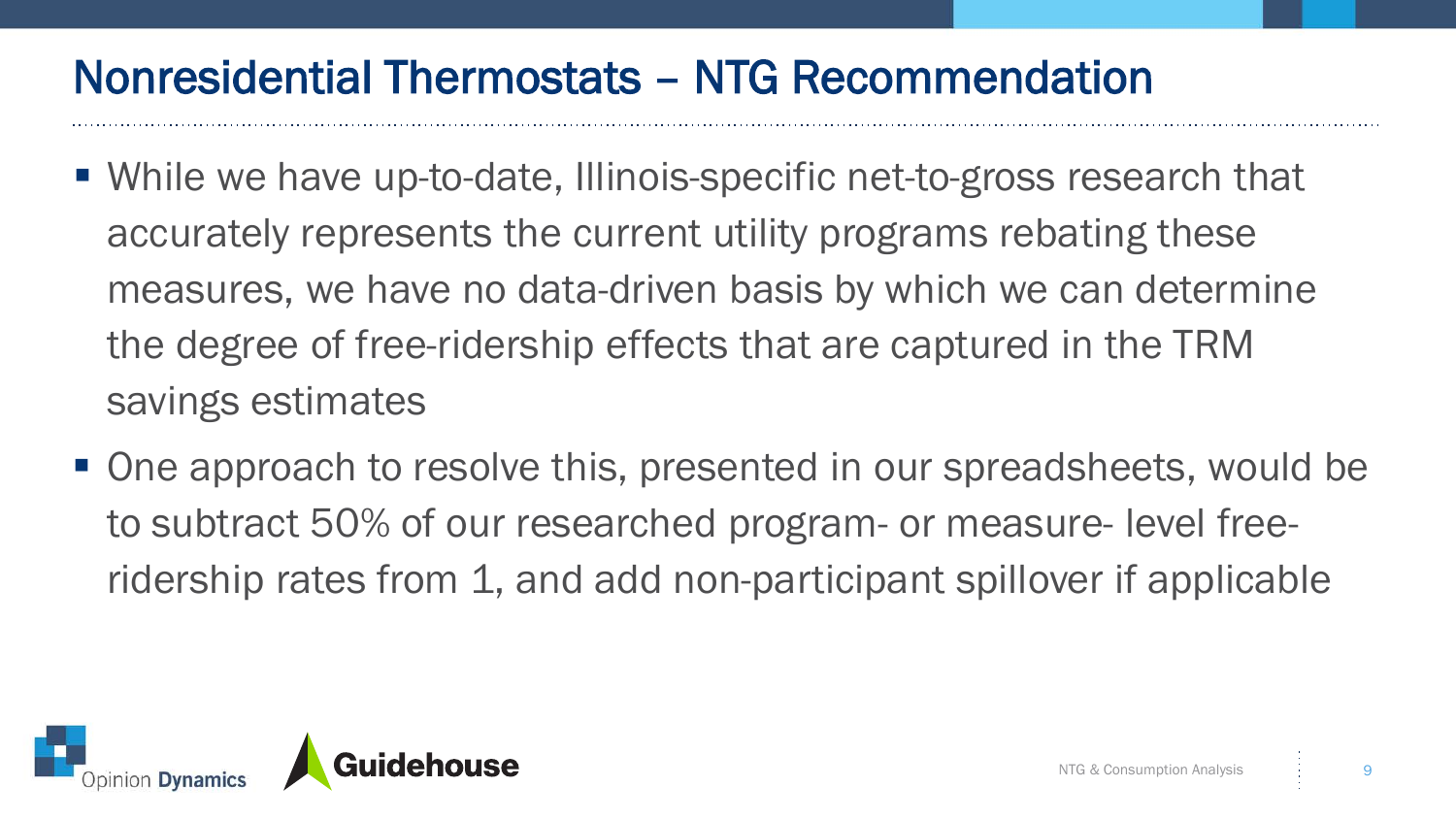# Air Sealing – Background

- Savings from air sealing in IL-TRM V9.0 are characterized via engineering algorithms that [estimate gross savings, plus a consumption analysis-derived adjustment factor from a](https://ilsag.s3.amazonaws.com/ComEd_and_Nicor_Gas_Air_Sealing_and_Insulation_Research_Final_2018-09-24.pdf)  2018 Navigant study that is applied in certain cases
- The adjustment factor was based on a consumption analysis that used matching to nonparticipants and therefore is in between gross and net with respect to free-ridership, net with respect to participant spillover, and gross with respect to non-participant spillover
- As with thermostats, the evaluators have no data-driven basis by which we can determine the degree of free-ridership effects that are captured in this savings estimate, and therefore any adjustments made for free-ridership are rooted in evaluation judgement
- In cases where the adjustment factor applies, our spreadsheets present the same net impact adjustment suggested for nonresidential advanced thermostats, which is to subtract 50% of our researched program- or measure- level free-ridership rates from 1, and add non-participant spillover if applicable

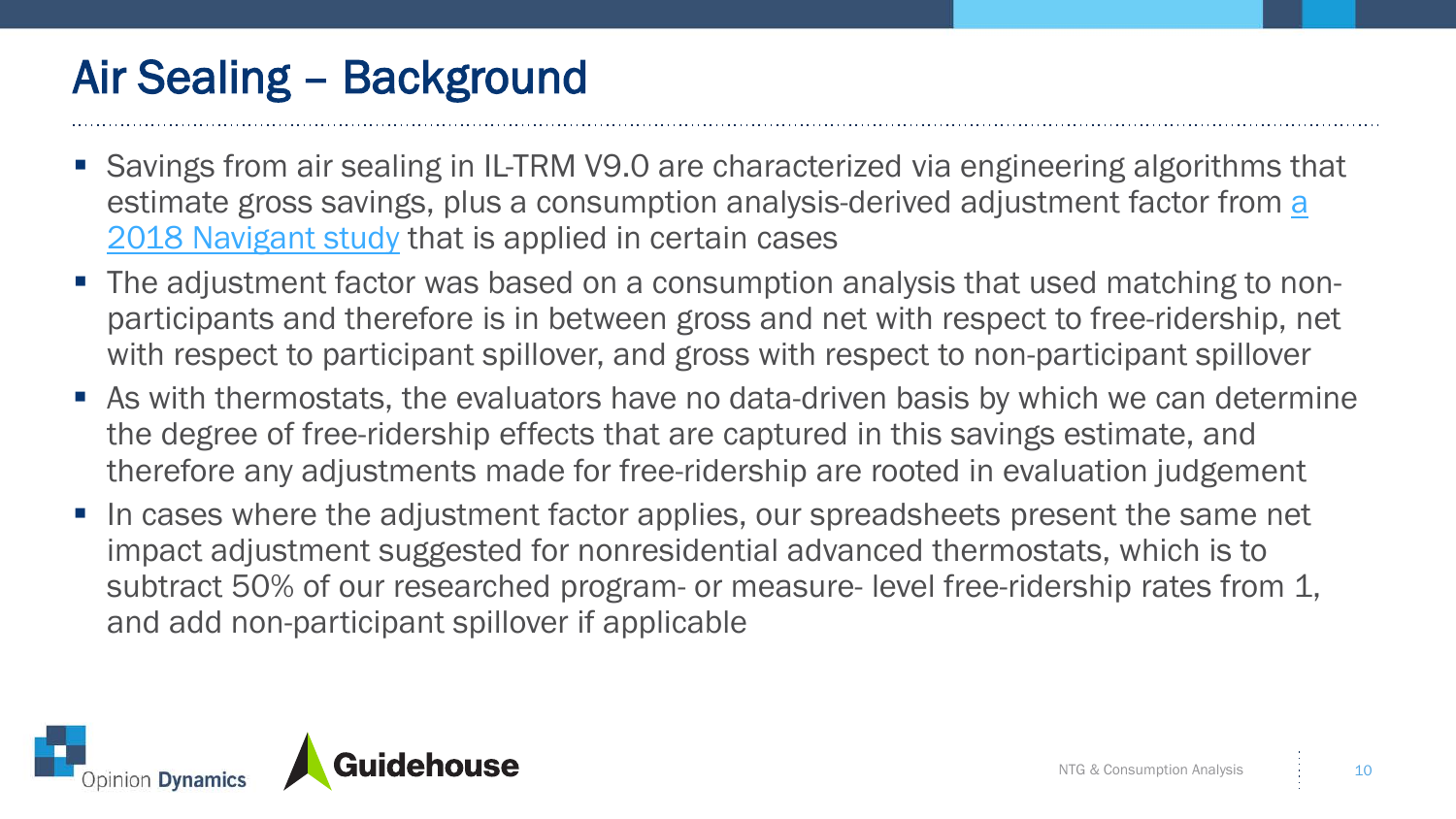# Air Sealing –  $IE<sub>NetCorrection</sub>$

- In previous versions of the IL-TRM, an assumption was made that all consumption analysis results were net with respect to free-ridership
- Therefore, a term called " $E_{\text{NetCorrection}}$ " was included in the measure characterization to "undo" net effects presumed to be captured in the adjustment factor when the adjustment factor is applied to income qualified participants (for which SAG has agreed that no NTG adjustment should be made)
- $\blacksquare$  The IE<sub>NetCorrection</sub> adjustment factor in the TRM is 10%, implying the savings adjustment factors had a NTG of about 0.90 built in. This is close to our new estimates, and we do not believe a change is necessary (changing it to utility-specific values would need to be shown in a table added to the TRM)

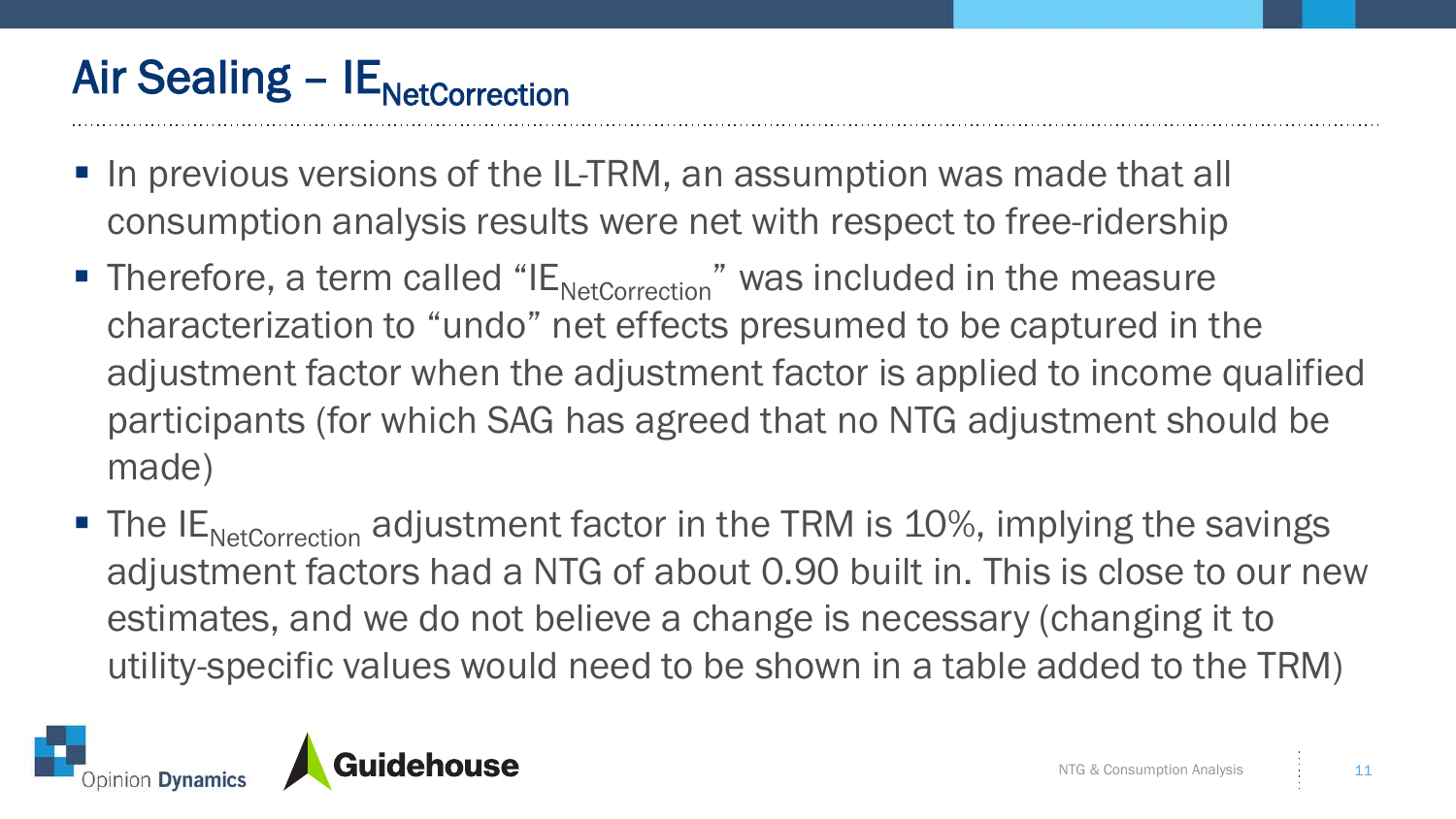



# Appendix

#### TRM Guidance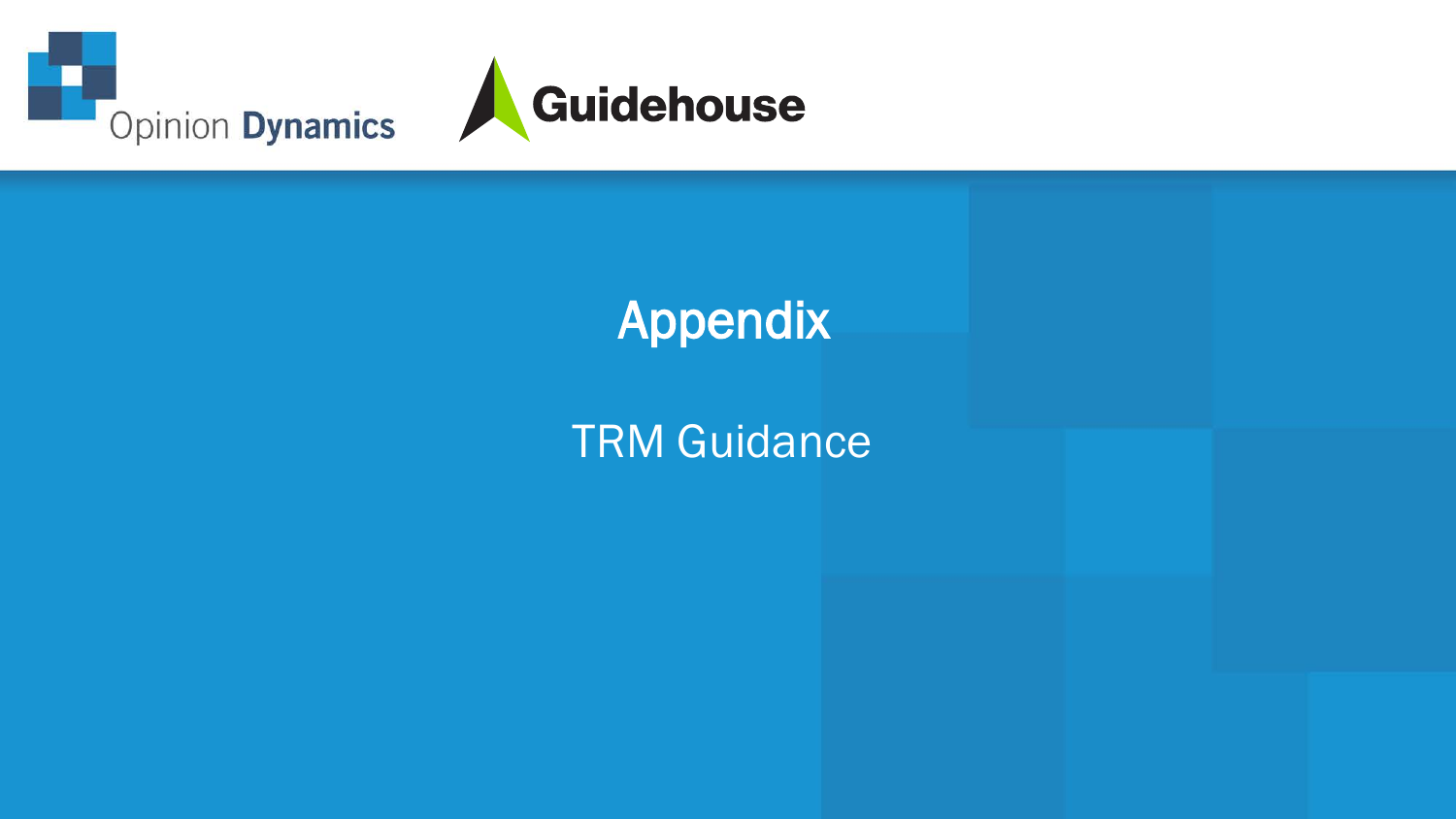## TRM Background

- A few measures in the Illinois TRM are characterized using consumption analysis to estimate parameters used in prescriptive savings algorithms
- Unlike engineering estimates, consumption analyses are not always gross with respect to all net effects
- Section 5.3.1 of Attachment A to the Illinois TRM (Illinois Statewide Net-to-Gross Methodologies) provides specific guidance to evaluators on how to appropriately treat savings estimates resulting from consumption analysis with respect to net effects

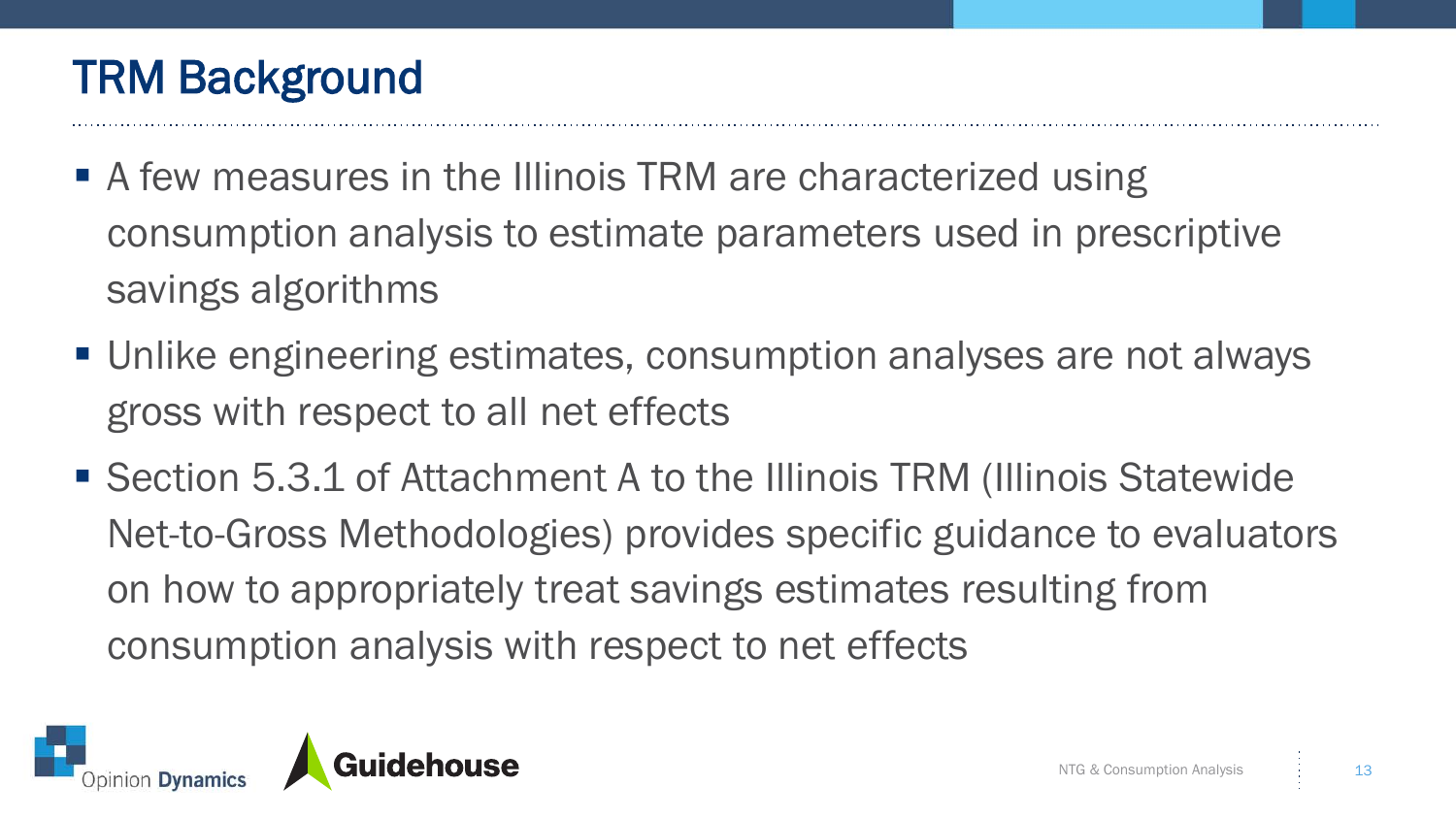# TRM Background

■ Table 5-3 provides specific guidance on how savings parameters determined through consumption analysis methods should be treated with respect to free-ridership, participant spillover, and non-participant spillover

| <b>Consumption Data Analysis Method</b> | <b>Free Ridership</b> | <b>Participant</b><br>Spillover* | Nonparticipant<br>Spillover** |
|-----------------------------------------|-----------------------|----------------------------------|-------------------------------|
| Randomized Controlled Trial (RCT)       | ✓                     |                                  | ş                             |
| Random Encouragement Design             |                       |                                  |                               |
| No Instrumental Variable (IV)           | $\ddot{}$             | ✓                                | ş                             |
| IV                                      | t                     | ✓                                | Ş                             |
| IV w/ Inverse Mills Ratio (IMR)         | $+***$                |                                  | ş                             |
| Quasi-Experimental Design (QED) ****    |                       |                                  |                               |
| Matching                                |                       |                                  |                               |
| <b>To Nonparticipants</b>               | $+******$             | ✓                                | ş                             |
| <b>To Prior or Future Participants</b>  | ş                     | ✓                                | ş                             |
| <b>Regression Discontinuity (RD)</b>    | ✓                     | ✓                                | Ş                             |
| Variation-in-Adoption (VIA)             | ş                     | ✓                                | ş                             |
| Without a Comparison Group              | ş                     | ✓                                | ş                             |

**Table 5-3. NTG Summary for Consumption Data Analysis** 

t Indicates partially accounted for (between net and gross)

\* Participant spillover within the analysis timeframe in the same building and fuel type is captured. Other sources of participant spillover may not be captured. See the subsection on participant spillover below for details